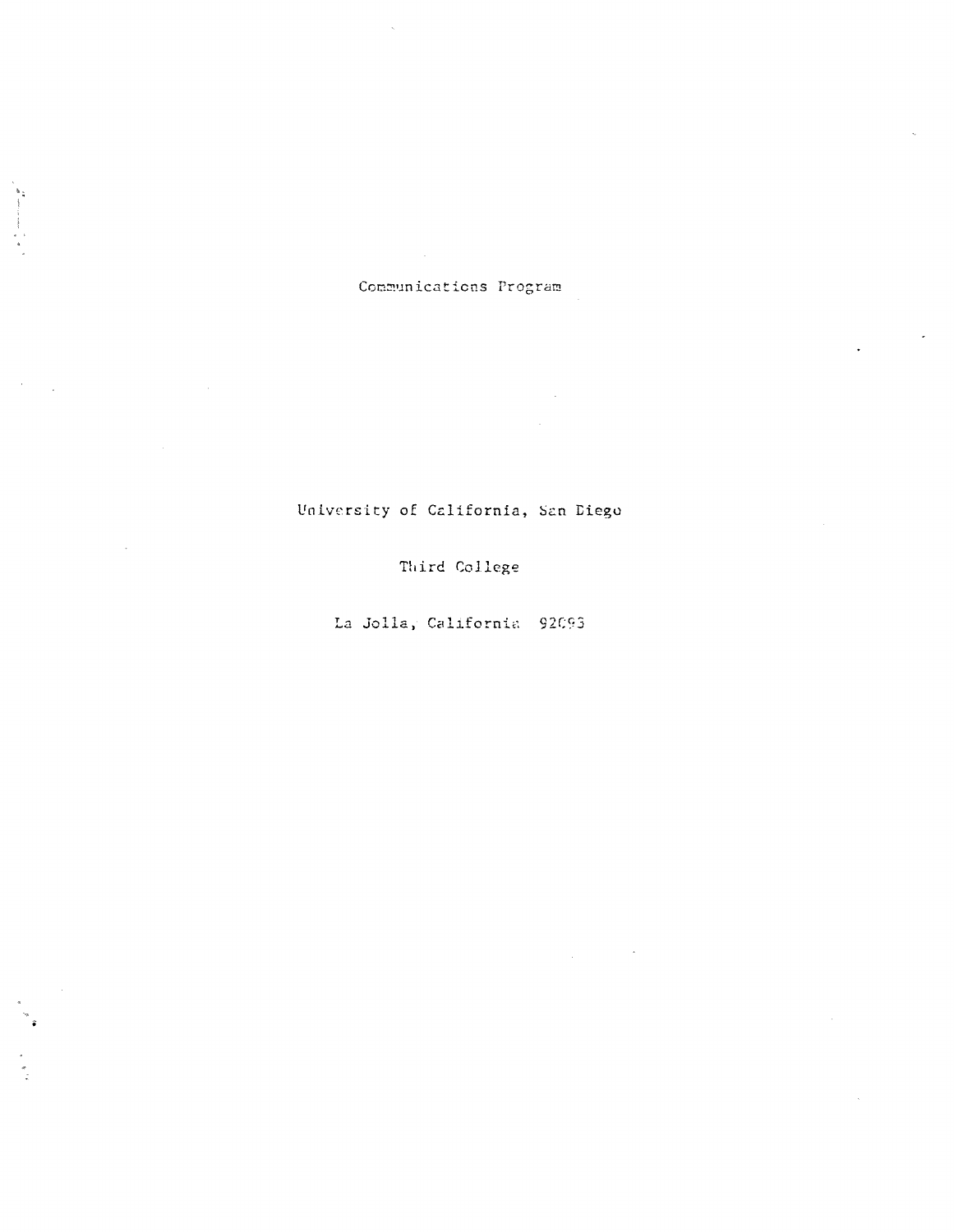Toward a Department of Communication at UCSD

 $\bar{z}$ 

 $\mathcal{L}$ 

 $\sim 10^{-10}$ 

 $\sim$   $\sim$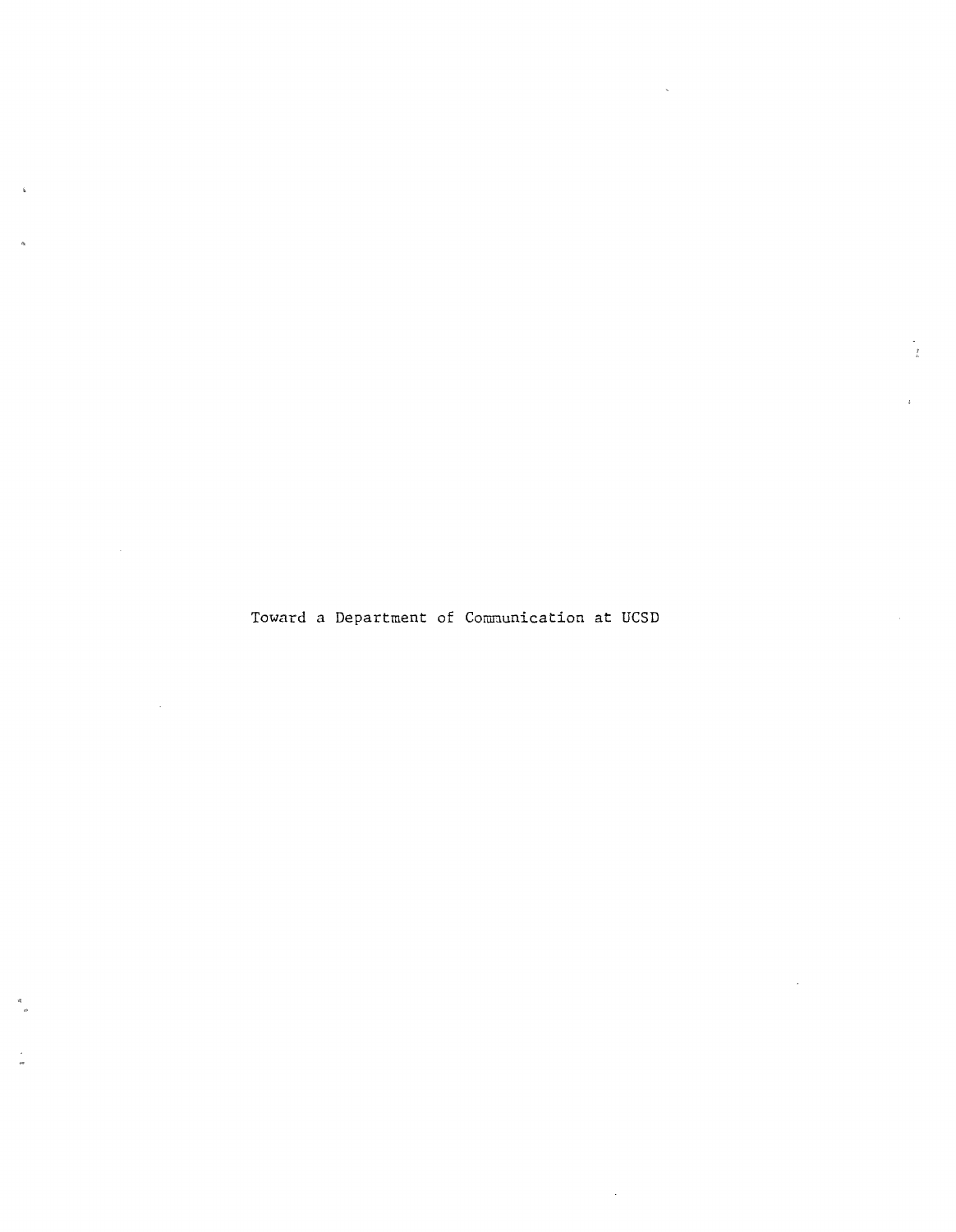November 1981

### I. Communication as an Intellectual Domain

It is roughly 100 years since the "humane sciences" underwent the transformations that created the scientific and systematic study of society. Our 19th century forbears sought to discover a "universal history which would lay bare the laws of social organization, historical change and human thought," all of which were treated as different aspects of human nature.

Currently, social science disciplines represent an elaborate, though at times arbitrary, division of labor that emerged in the context of rapidly expanding industrial societies, increased technological power, increasingly complex political and economic organization, increasingly intimate ties between the industrialized and "industrializing" areas of the globe- These changes required new arrangement for the investigation of social reality and for training young people for economic participation and citizenship.

Despite the utility of the departmental division of labor that emerged in the late 19th century, it raises real problems. For instance, the distinction between "individual" and "society" which has been incorporated in the divice between psychology and the other social sciences has stymied research as often as it has stimulated it. The division between political science and sociology seems increasingly arbitrary and counter-productive. Political science often looks crudely formalistic to the sociologist while sociology, for all of its political passion, appears naively apolitical to the political scientist. Today a wide range of "political sociologists" speak more easily across the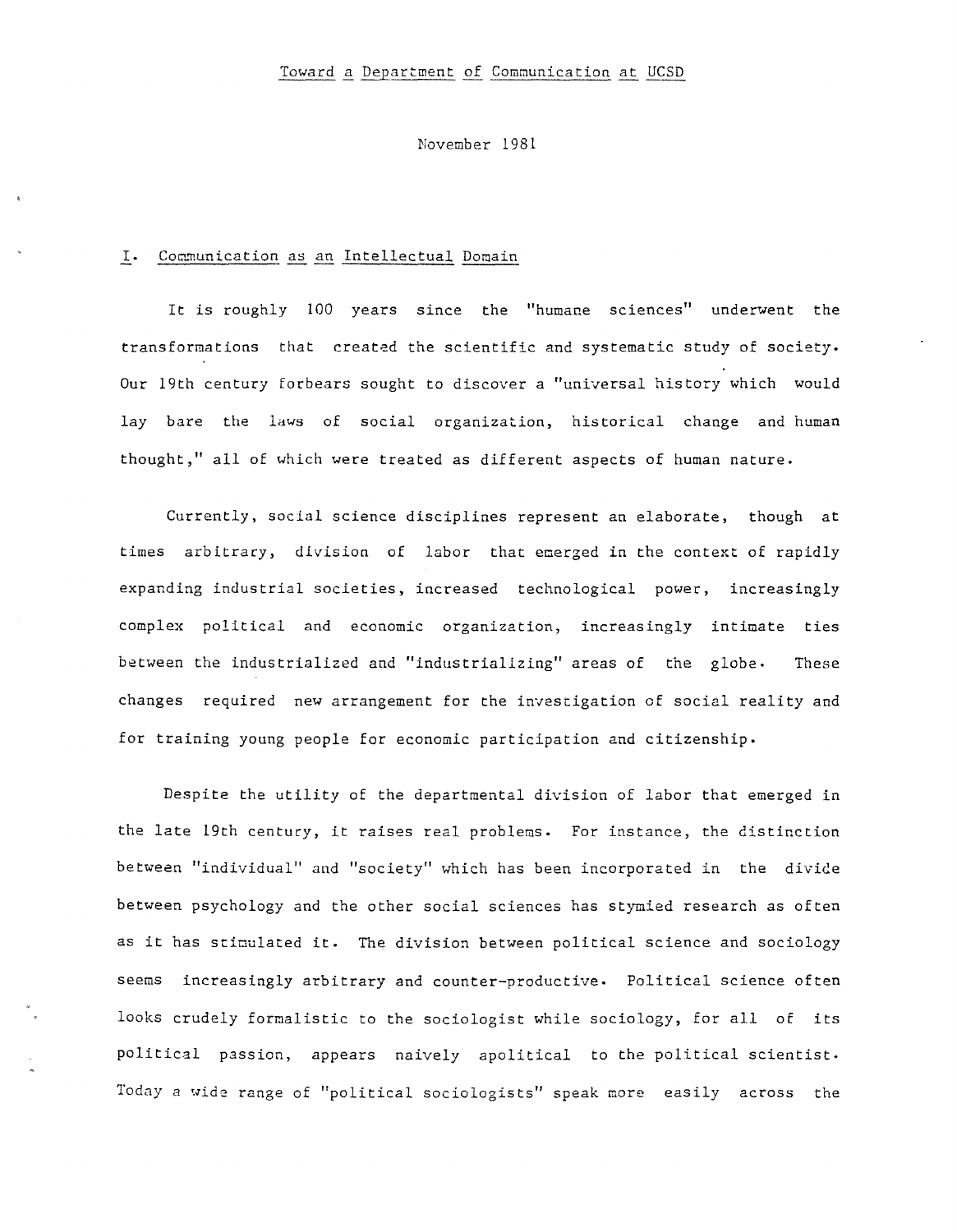departmental divide than to people nominally in their own field. Concerns of this sort are modest compared to the grand canyon that has separated the humanities, as a group of disciplines, from the social sciences (and has left history dangling in between, divided within as to whether it is or should be "art" or "science"). As we shall show later, this grand divide now also appears to be a barrier to some of the most fruitful areas of intellectual discourse.

While the social science disciplines established themselves as separate fields of study and sought to institutionalize to achieve distince identities and to protect intellectual turf, "information science" grew up in the physical sciences with von Neumann, Morgenstern, Weiner, and others pioneering concepts of cybernetics, information, and control. These ideas were quickly embodied in the new technology of computers which has since become not only a new medium of communication and information processing but a source of models and metaphors for thinking about communication. Stimulated by the theory and practical achievements of computer information processing, scholars like Herbert Simon introduced the concept of information into the fields of economics, management and psychology.

In an independent line of development, early American social scientists and social philosophers looked to "communication" as a central organizing concept. Charles Cooley and Robert Park in sociology, Walter Lippmann in political science, John Dewey and George Herbert Mead in philosophy and social psychology all focused on communication as a key to understanding human behavior. An early concern for Dewey, Park, and Lippmann was to understand the impact of new communication forms, especially the newspaper and the

Ł.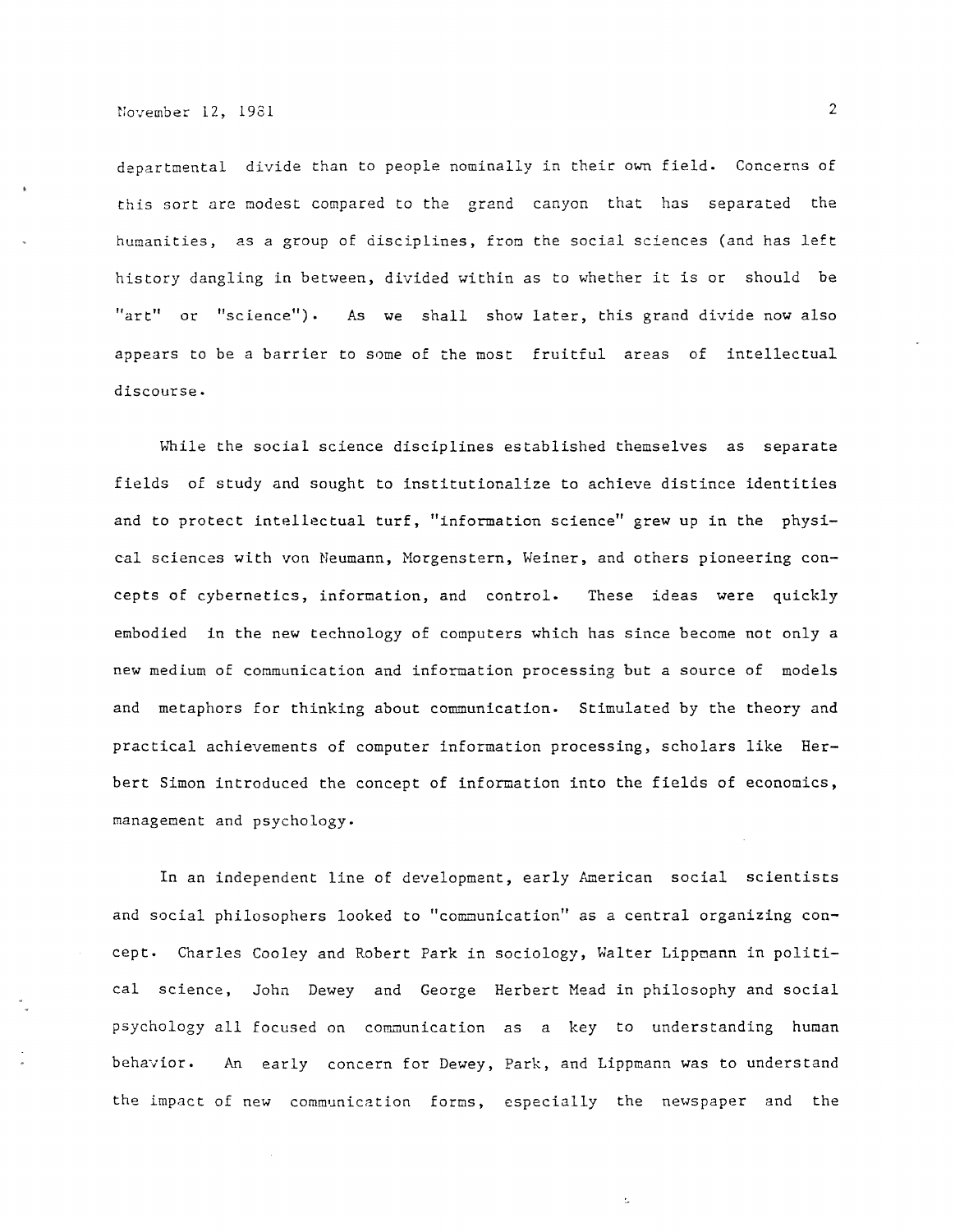related industry of public relations, on the prospects for democratic governance. Through their work and the work of Harold Lasswell, attention to the media of communication entered political science. From seeing the media as an instrument of democracy, social scientists turned about-face in the 1930s and 1940s to see the media, especially radio, as a threat to democracy. Studies focused on radio, advertising, the effects of film on the social mores of the young, and other problems of persuasion. These studies took on special urgency when Nazi Germany began massive programs of persuasion using film and radio. During World War II psychologists, sociologists, and anthropologists cooperated in research on culture, communication, and persuasion as part of the war effort. Efforts to increase the reliability and sensitivity of radio and radar operators who habitually had to respond to degraded signals of potentially great importance led to further development of the study of language and "information science."

Early theoretical formulations of the concept of communication were dominated by physical models. The Shannon-Weaver model, for instance, takes communication to be the transmission of signals from a pre-specified subset that reduces uncertainty about the source. The translation of "source" and "receiver" into the "stimulus/response" language of behavioral psychology was too tidy to pass up. However, as inquiry in the field has matured, the interactionist voices of Dewey and Mead have gained greater prominence.

Head, for instance, urged social science to examine the world from the perspective of the interactions which constitute both society and the individual rather than to separate arbitrarily "individual" and "society." The Prague School of Linguistics championed the idea of the "constitutive" nature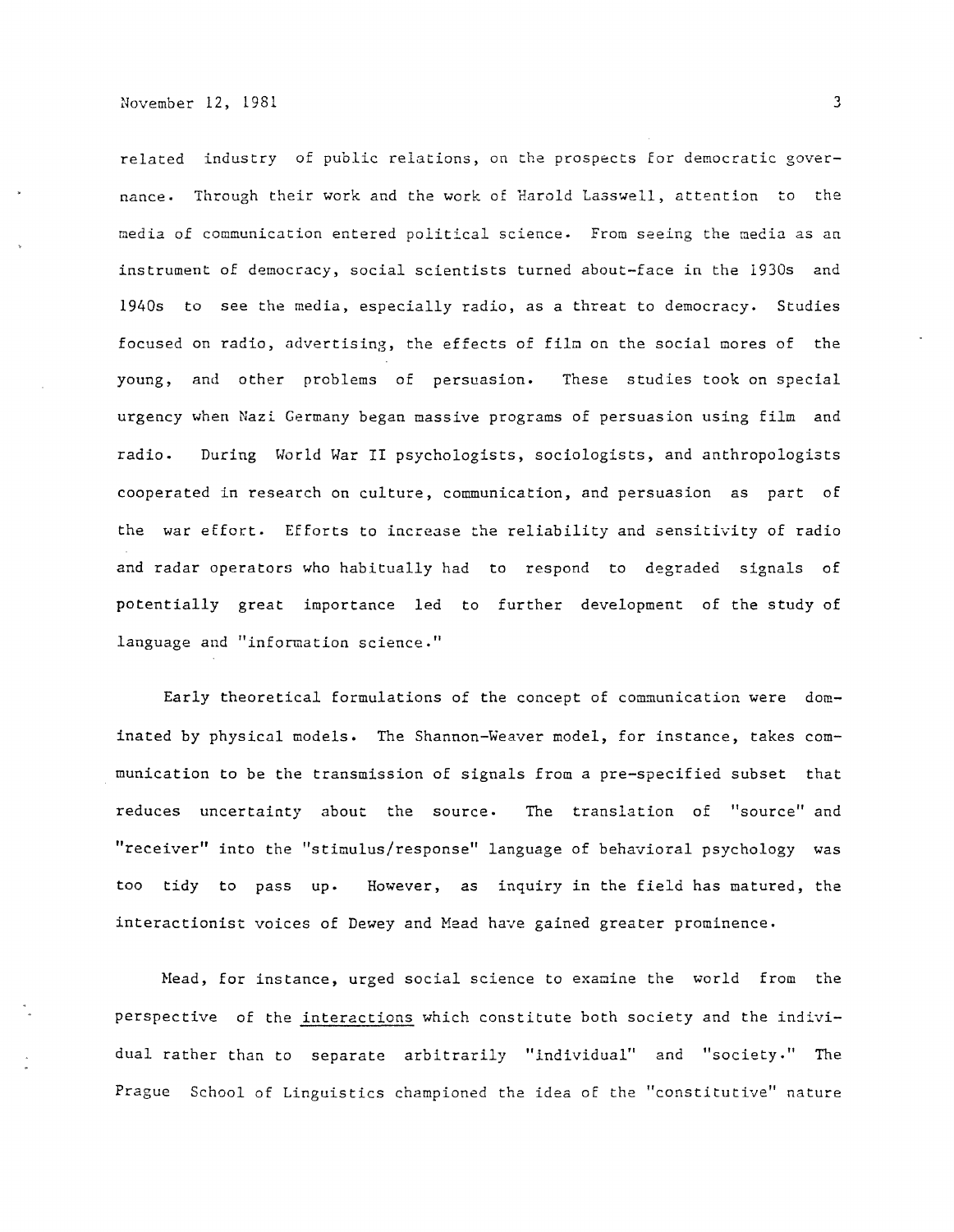of communication, arguing that language itself is a "constitutive" phenomenon. This became a chestnut of anthropological studies in the Sapir-Whorf hypothesis on the relation between language and thought cross-culturally. In Russia, there was a flowering of semiotic theory in many domains, not only in the psychology of Vygotsky but in the film theory of Eisenstein. The Frankfurt School, drawing on both Marx and Freud, paid special attention to the role of art and culture in constituting the social order and insisted, in many variations, that culture is constitutive of human possibilities for action and that "mass culture" is an appropriate subject of scholarly attention.

In recent years, developments in the study of language and cognition have spread beyond psychology and linguistics to influence the social sciences and humanities widely. Influenced by Piaget, the model of the language learner has not been the pigeon in the box, studied for a brief period, but the child in the family, maturing over years. An interactionist model, not mechanism, has provided the leading metaphor of the psychology of language. In anthropology, the study of language and cognition has been renewed as the "ethnography of communication" and a flowering of ethnographic film-making has led to cross-cultural studies of visual communication, as in the work of Sol Worth. The study of language then reached beyond the level of the individual learner to *a* consideration of the role of language in society, and a politics and sociology of language emerged. In the sixties, especially in educational research, an understanding of language seeoed to offer *a* way through social policy debacles and intellectual despair. The ability of the preschool child to show the most remarkable capacity for rule-governed behavior in the learning of exquisitely complex grammatical systems offered hope for educational institutions and led to what was nearly a new theology of education. The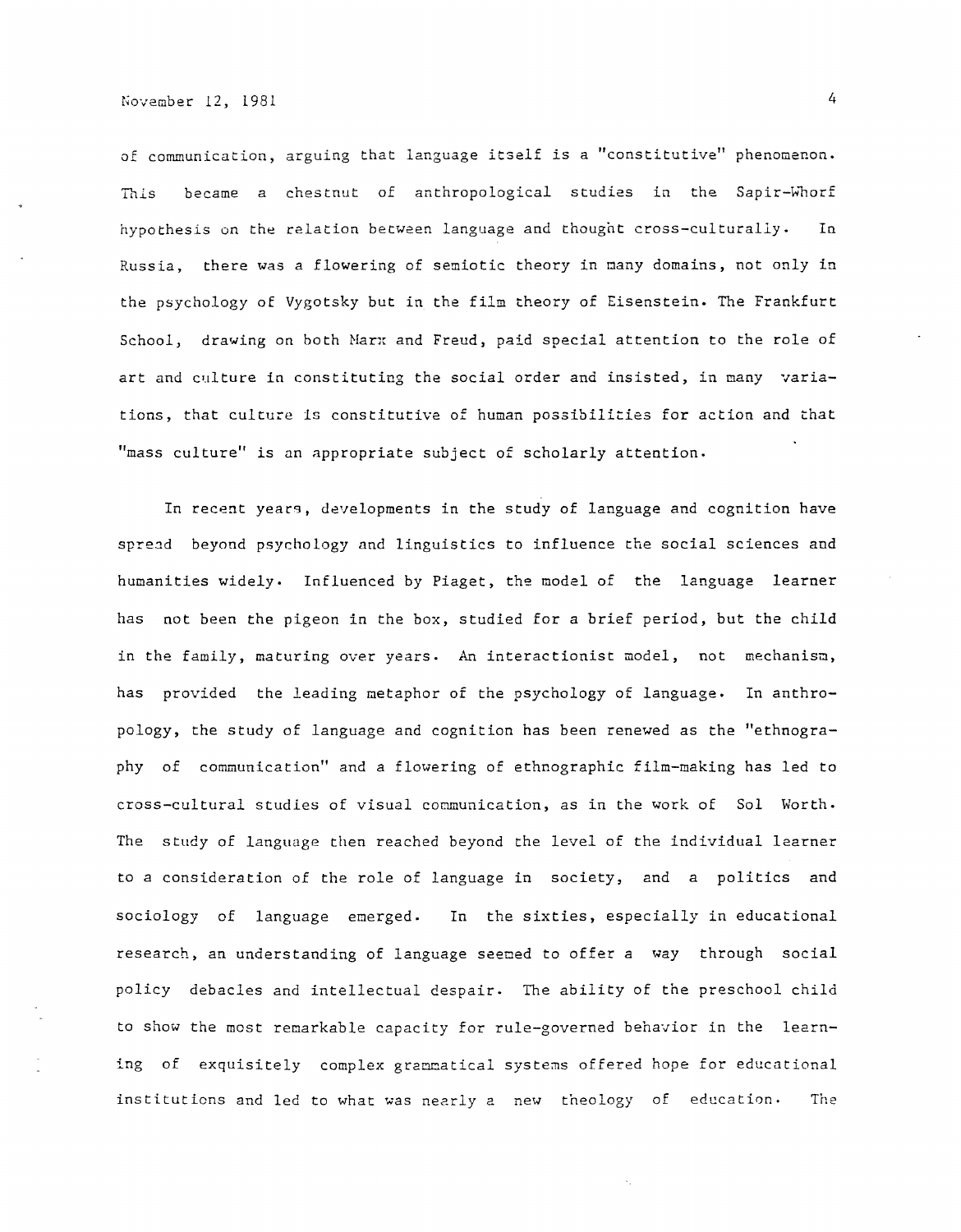lasting intellectual consequence of this enthusiasm has been a recognition of language as the most basic medium of human communication and one whose study is necessarily central (as it had not been previously) to the social sciences.

At the same time, new media of communication, especially television, attracted the attention of scholars and social critics and one notable social seer, Harshall McLuhan. McLuhan's lasting contribution was the reminder that media of communication do not carry pristine messages whose meaning has already been settled but that different media shape and constitute the messages they carry. Different media "extend" the human capacity for thought and social action -- and limit that capacity -- in different ways. These propositions have been explored, refined, qualified, and in some ways made even more provocative in the work of Jack Goody, Ian Watt, Elizabeth Eisenstein, Michael Cole, and others in studies of the consequences of print and literacy. In recent historical scholarship, notably the work of business historian Alfred Chandler, there is much to support the view that changing media of communication and transportation must be viewed as the most central transformative agents in social life in the past several centuries. There are reasons to take seriously the view of 19th century Americans that the railroad, the telegraph, and the newspaper were the key forces for social change in their time; there is also reason to seek the application of these insights to a study of the role of the electronic media and computers in our own day.

Just as the study of government in political science leads to more general concerns with power and authority wherever they appear in human affairs, so also the study of communication, human mediated interaction, leads necessarily to concerns with language, representation, text, discourse, and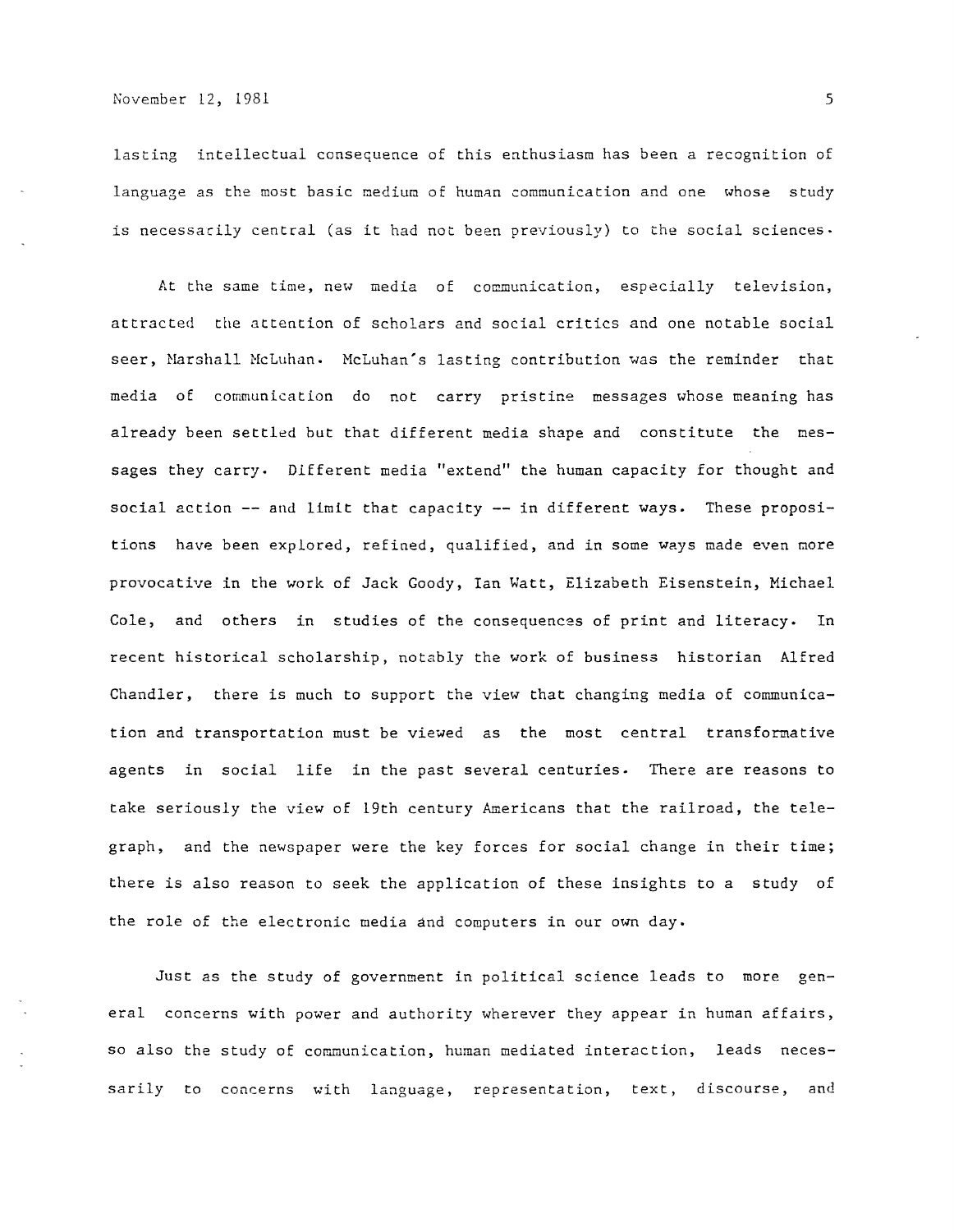comprehension wherever the appear in human activities. These issues have been treated too often in ways narrowly conditioned by disciplinary traditions, so that philosophers, psychologists, linguists, literary critics, sociologists, artists, and anthropologists have often addressed the same topics largely unaware of one another's work.

This has begun to change, however. From the side of the humanities, it is signaled in recent issues of Critical Inquiry devoted to "The Language of Images" and "Narrative." These special issues went beyond humanists to include essays by a psychoanalyst, a historian of film, and an anthropologist. From the side of the social sciences, it is signaled in the recent essay of Clifford Geertz on "Blurred Genres." There Geertz summarizes the ways in which the leading edges of the social sciences are drawing on the humanities for inspiration, metaphor, and models for understanding human behavior, metaphors like "game," "drama," and "text." As social scientists increasingly view social actions as texts to be interpreted, humanists increasingly see the ways in which texts are social actions. Their creation, by individuals in writing fiction or groups in making films or generations of tribesmen in transmitting oral poetry, must be understood in social context.

This confluence of the humanities and social sciences is one of the most important intellectual developments of this generation and yet one which has few institutional underpinnings. We would not claim that Departments of Communication are typically good homes for the intellectual gathering we speak of here. But the Program on Communications at UCSD has become one such home where humanists and social scientists teach courses together, sit at the same faculty meetings, and find "interdisciplinary" work less an experiment than an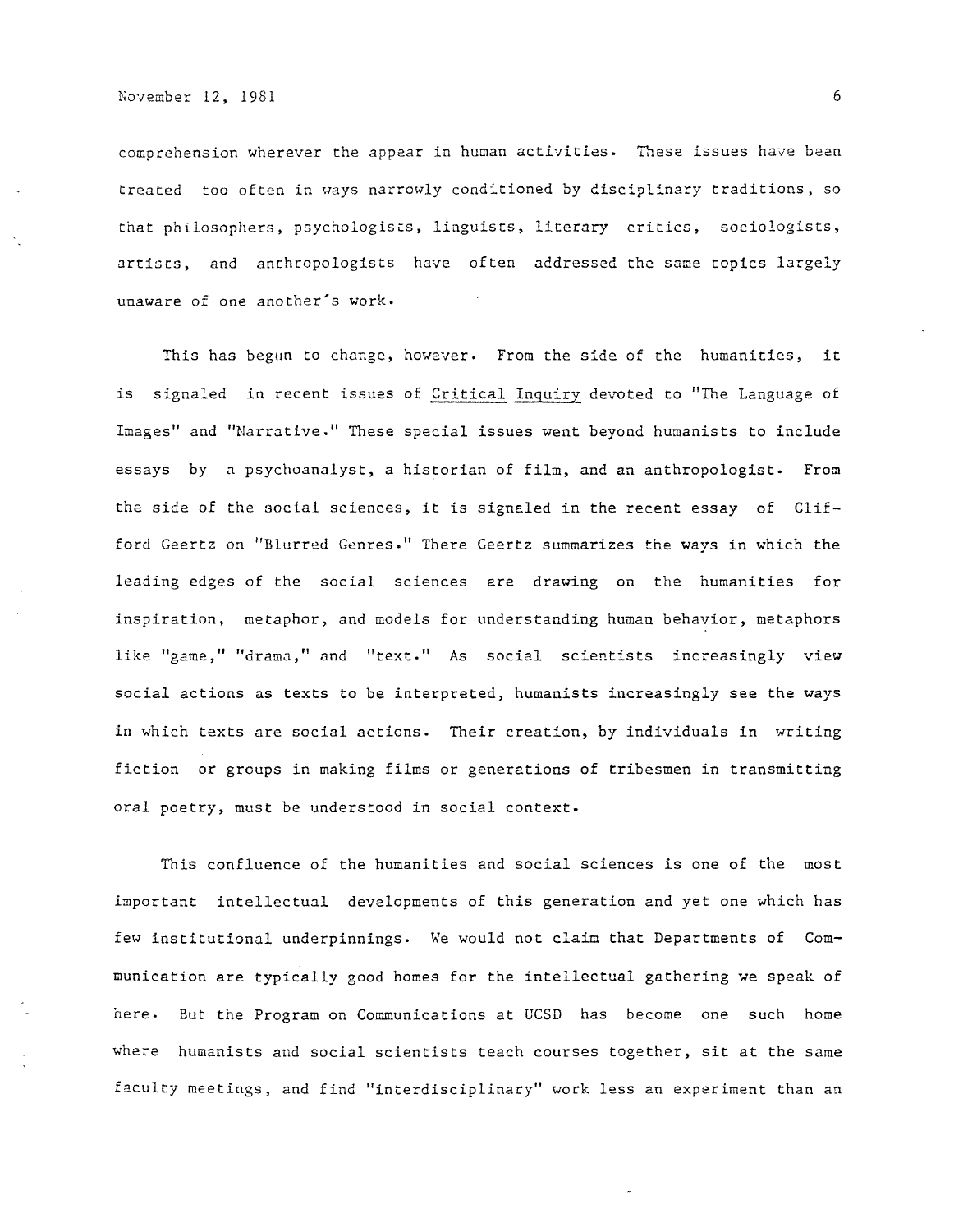# November 12, 1981

obvious requirement and less a bold departure than an element in everyday work life.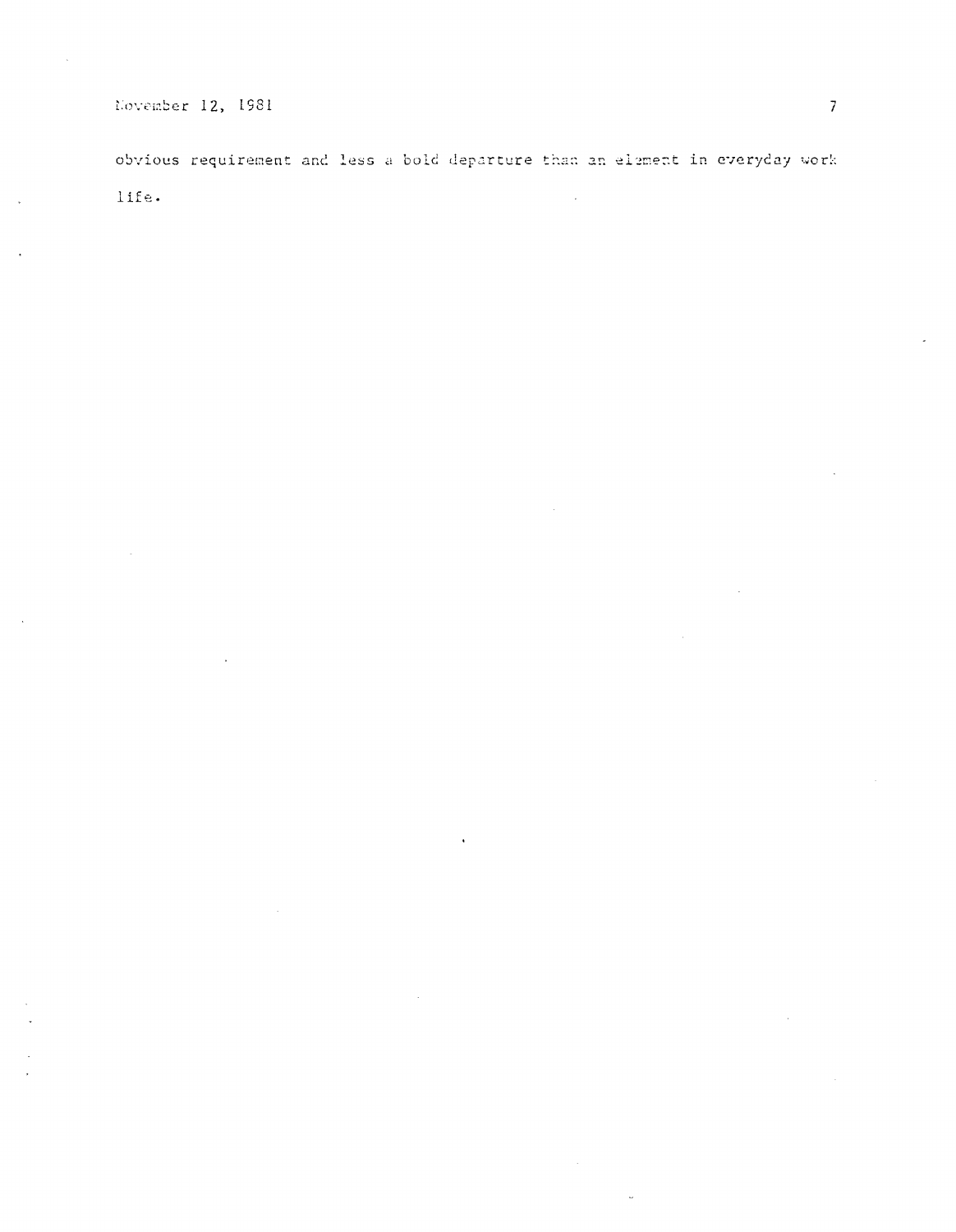November 12, 1981 8

### II. The Communications Revolution and the Job Market

In an article in Science in 1980, Anthony Gettinger, Chairman 0£ the Program on Information Resources Policy at Harvard, wrote:

By widening the range of possible social "nervous systems" the continuing growth of information resources is upsetting the world order just as the Industrial Revolution upset it by widening the physical modes of production. Where this will lead is a hard to foretell as predicting today's world when the steam engine was invented.

Every facet of human existence is in the midst of, or is inminently confronting far reaching change. The sites of work, the composition of the labor force, the organization of work, the types of economic activity undertaken, the character of the political process, the organization of house, home, and family are undergoing rapid and radical transformations in part because the means of communication between the elements constituting the social order are changing. One of the basic tasks of the study of communication at UCSD is to address the very notion of a "communications revolution." We address that notion and its implications to provide our students a deeper understanding of the basic forces that are shaping their everyday lives and their futures.

However, while we document and analyze and criticize the "communications revolution," its force is already influencing our students in very practical ways. Many of them come to the Communications Program because it seems more closely linked than many other courses of study to job possibilities after college. While the Communications Program is and will continue insistently to be a liberal arts curriculum and not a specifically job-related education, students are nonetheless correct to believe that the job market is relatively good for people with skills in and interests in communications.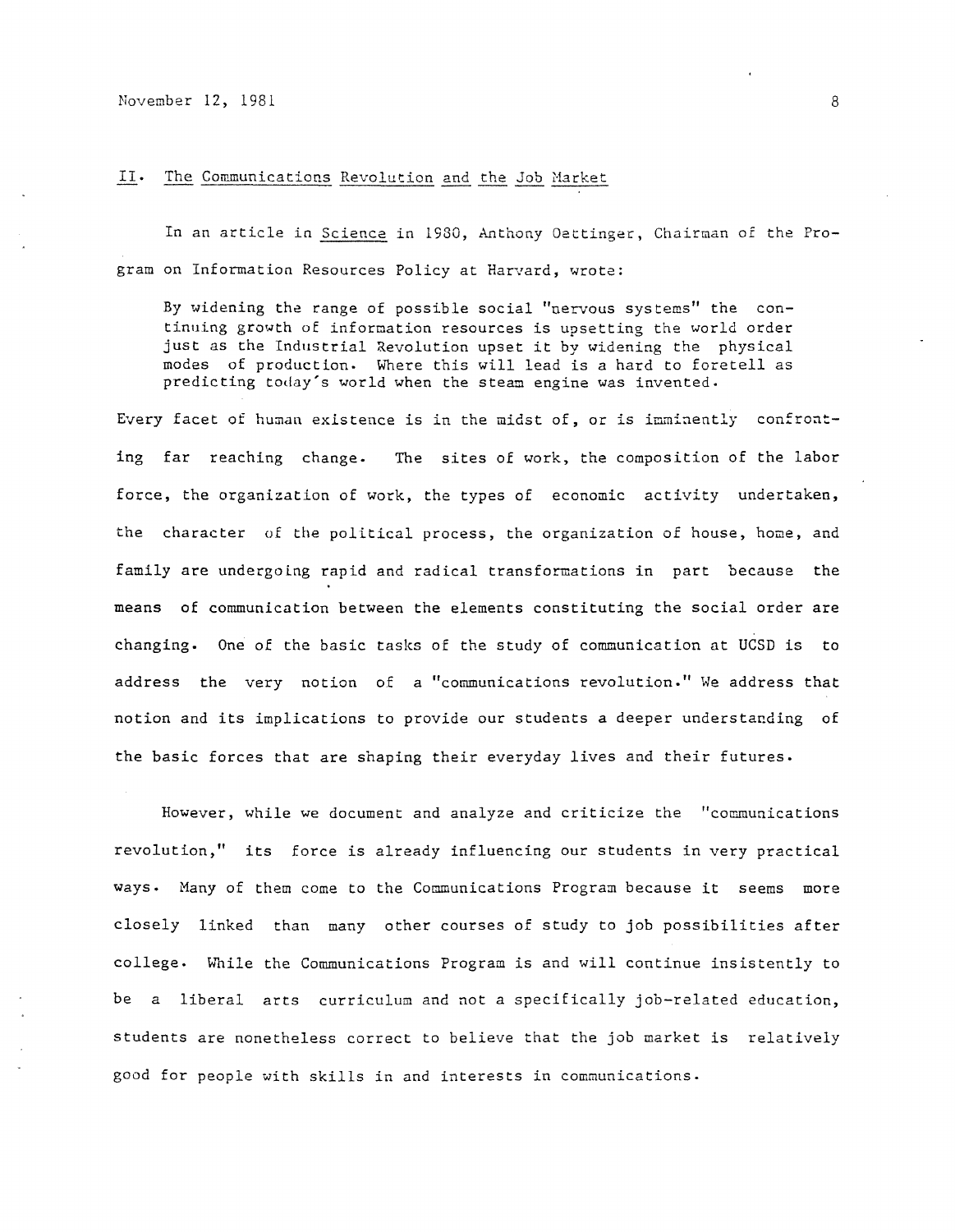Curiously, the best job market in communications is for Ph.Ds to teach in mass communication. Steven Chaffee, director of the School of Journalism and Mass Communication at the University of Wisconsin, writes that "we have been undersupplying the field for years. Host jobs are filled A.B.D., even at the best schools." The market is best for people with both academic and professional credentials, but the narket for those with only academic preparation is still good, according to Chaffee. George Gerbner, Dean of the Annenberg School of Communication at the University of Pennsylvania, also holds the narket to be very promising in academic and other fields for Ph.D.'s. He writes, "We could probably graduate five to ten times as many as we do and find rewarding careers *Eor* them in academic life, government, industry, media research, executive positions, etc."

In broadcasting, print journalism, teletext, cable television, and related industries, the job market is rated by federal agencies as generally above average to good. This does not mean the jobs are all good ones or easy to come by. Dean Gerbner reports that "there is unemployment rather than jobs in most areas of broadcasting, filmmaking, and journalism." Students with a B.A. in communications or many with M.A.'s find careers in public relations, advertising, and other fields. At UCLA, undergraduates in the communications program were finding jobs in film, broadcasting, advertising, and public relations "even before graduation, and without any college courses devoted to technical skills in these areas," according to Professor Chaffee.

The staggering growth of the communications industries in the past decade, and its almost certain continued growth in the next several decades, make it clear that there will be job opportunities in these fields even though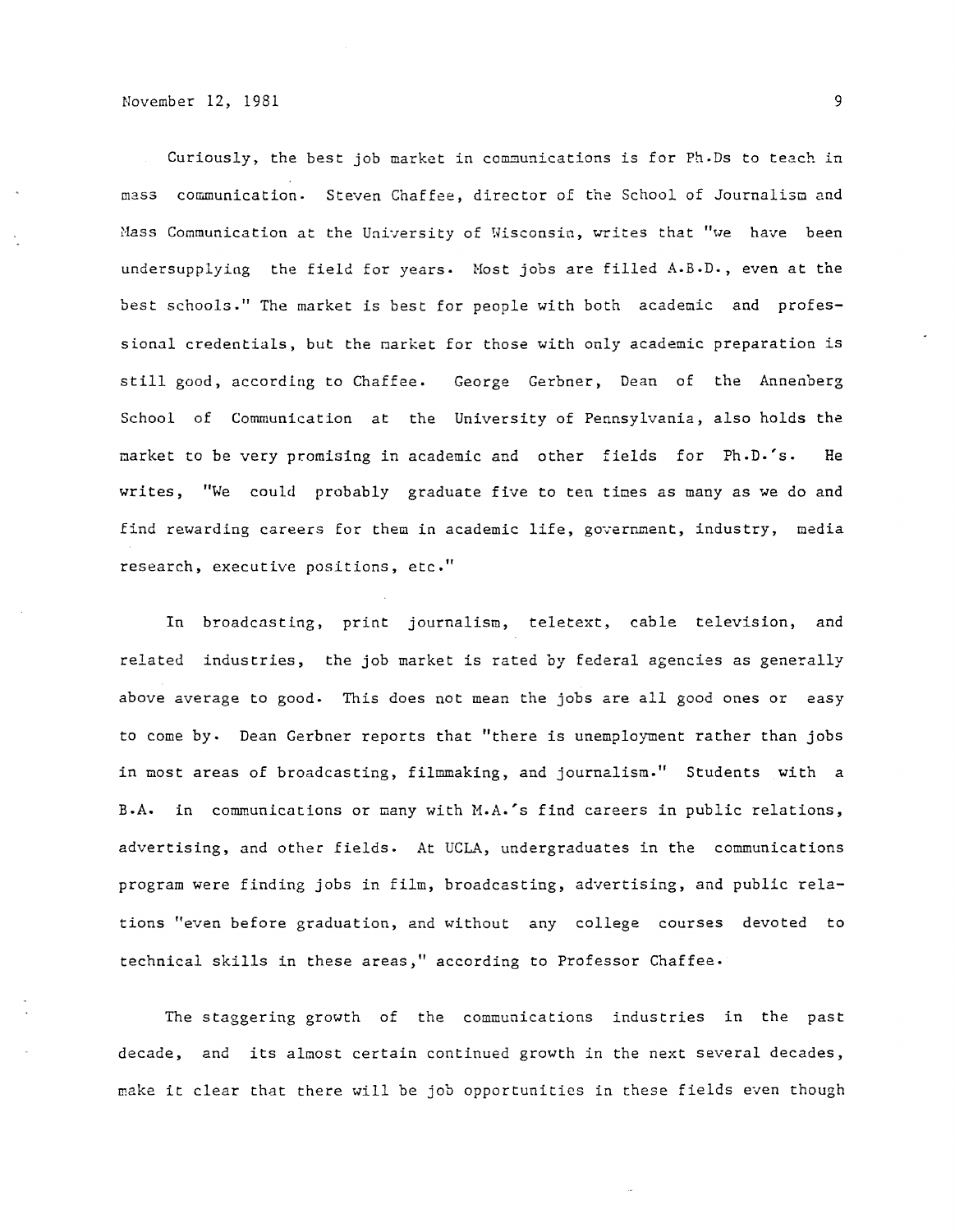there may be a lag while the new industries "plumb their creative depths for new software to match the new hardware," as the New York Times put it. (October 12, 1980) Thomas Leonard, associate dean at the graduate school of journalism at Berkeley, finds that "TV work seems on the verge of major expansion and our people seem to do quite well." Berkeley places all of its students in internships and finds that "at the end of the second year no one will come to a placement meeting because virtually everyone has something lined up." There are gooJ indications, then, that students can realistically enroll in a Department of Communication both to learn something about a part of the social and economic order that is increasingly vital for understanding anything about the contemporary world and to explore an area that will be potentially useful in finding work and careers.

We would make special note here that the statements by Chaffee and Gerbner about the job market for Ph.D.'s in communications offers a special opportunity to the UCSD campus. The Department of Political Science and the Department of Sociology and the Department of Anthropology have considerable strength in communications. While the job market for Ph.D.'s in these social sciences has not been good and does not promise to improve in the next decade, the job market for Ph.D.'s in communications is strong. The establishment of an autonomous Department of Communication, able to cooperate with other departments in establishing joint Ph.D. programs, could significar strengthen job opportunities for Ph.D. graduates.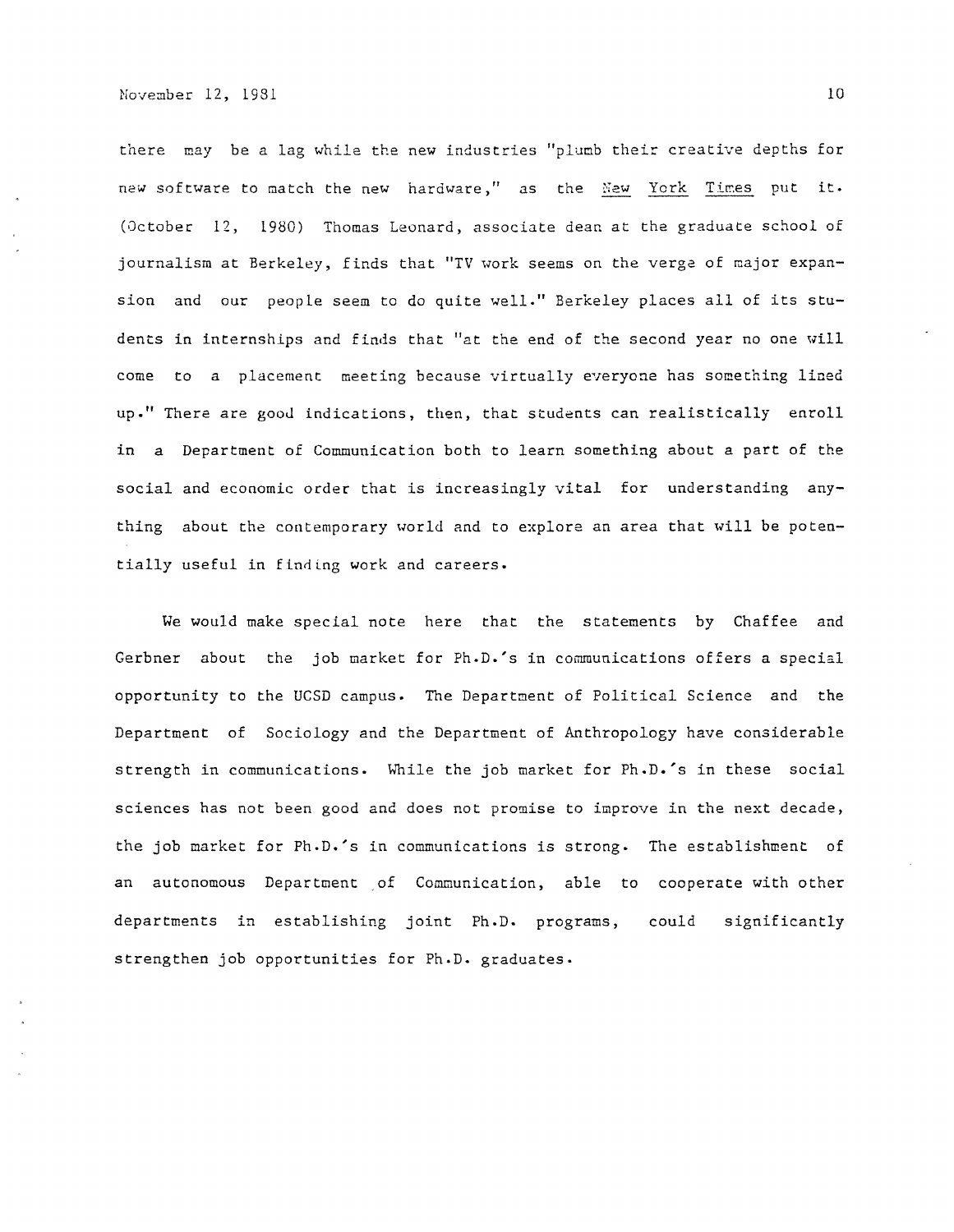#### III. The Idea of Communication at UCSD

The Communications Program at UCSD, established on campus in the early 70s, substantially revised its curriculum and its intellectual orientation and range three years ngo. The curriculum now in place incorporates the perspective on communication that the faculty, to one degree or another, share. While it is not appropriate here to go through the whole curriculum, we will lay out the principles on which the introductory sequence has been designed.

As philosophers from the time of Plato have emphasized, our direct knowledge of the world is extremely limited, or, some would say, non-existent. Little of what we know is based upon our imnediate experience of the events that shape our lives. Rather, our knowledge is based largely on the experience of others. It is mediated, it is communicated to us. We understand communication to refer to systems of mediated human activity within which people establish common understandings about the world and themselves as part of that world. The different tools of communication, from spoken language to computer communication, are seen as social tools for representing our experience and for constituting that experience.

The axiom that our knowledge of the world is always to some degree uncertain coupled with the fact that different people and groups will have different knowledge gives rise to a second major theme of this Communications Program: what is not held as common knowledge is a resource for social control. While it is not possible or desirable that everyone in a society should have the same knowledge as everyone else, differential knowledge and differential access to knowledge are resources of power and may be used to regulate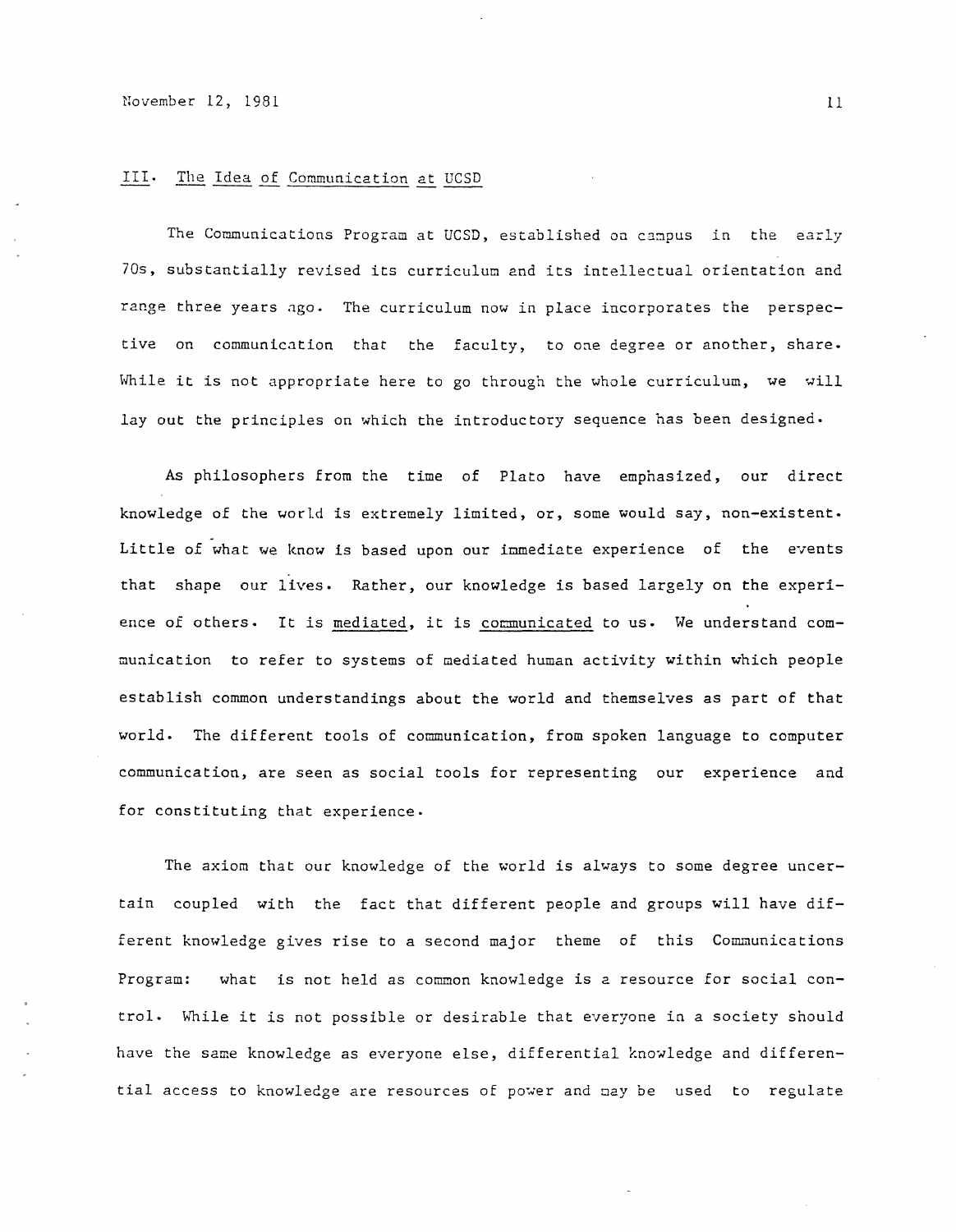behavior to benefit the more powerful. Thus the UCSD Communications curriculum considers both (1) the forms of mediated human activity that provide our basic resources for expanding knowledge of ourselves and the world and (2) the ways in which limitations on knowledge operate as mechanisms of social control.

The approach to these issues at UCSD is strongly historical. We believe that Communication programs that focus exclusively on the electronic media *or*  on print and electronic journalism divorce students from their own history and cut off their understanding of the mass media from a necessary, historical perspective. A recurrent question in evaluating the influence of newspapers or radio *or* television or advertising is: how new is this? What difference does this medium make? What difference does the size of the audience make? Are these techniques of attracting attention really novel? And so on. We want our students to have these questions come naturally to them, we want them to have a framework for responding to such questions, and we want them to know where to go to find answers.

We arrive at a historical approach in two ways.

First, some *oE* our faculty have done historical research and teach in a historically-minded way. Professors Mukerji and Schudson are two of the most historically- oriented media sociologists in the country. Professor Keyssar is a historian of black drama and teaches courses on drama and film that are organized historically.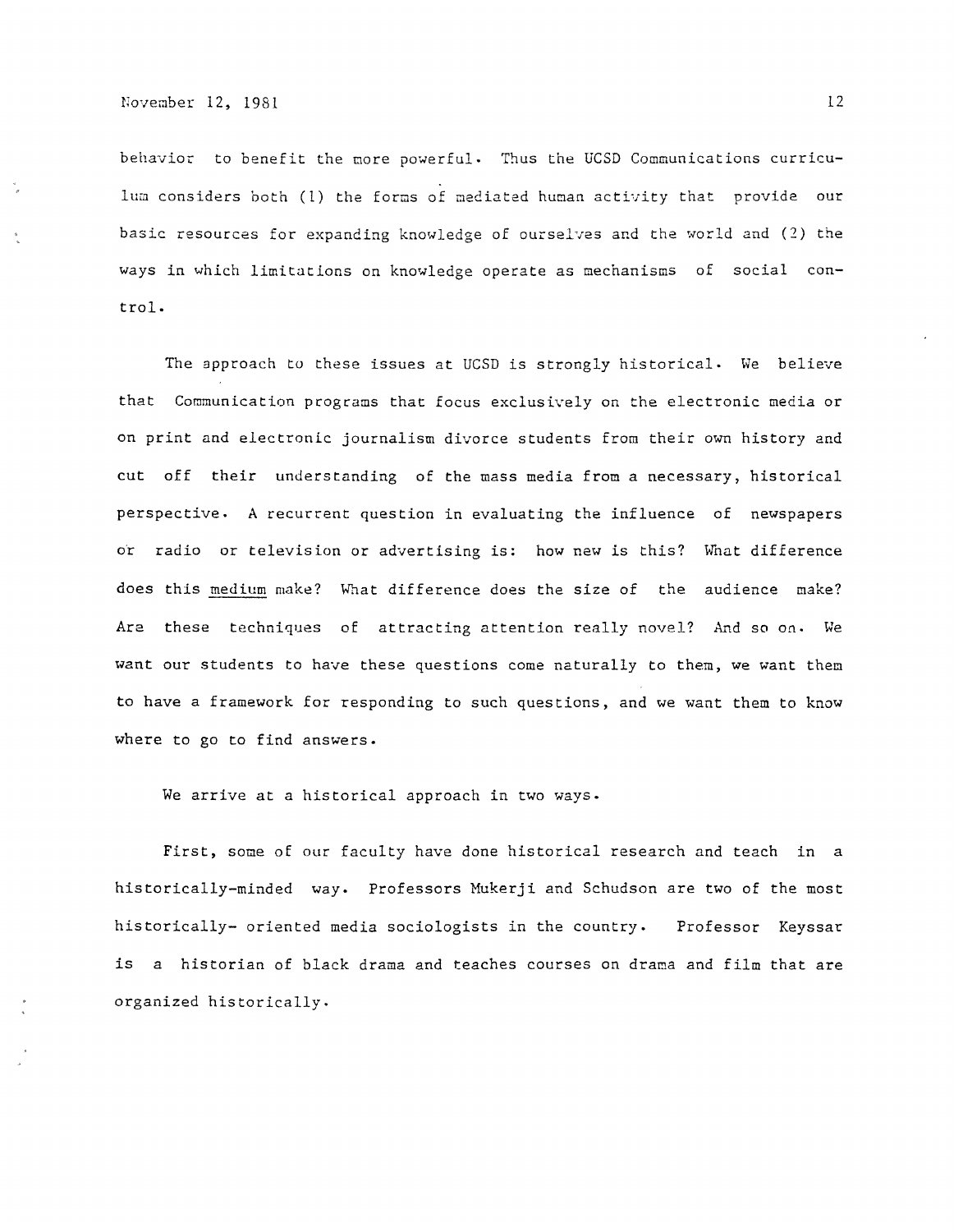Second, our faculty has special interests in different media of communication that, while studied synchronically, have diachronic relations. Thus the introductory course, which sets the tone for the whole curriculum, takes up in turn spoken language, writing, print, newspapers, the telegraph, radio, film, television, and new technologies and computers. The historical origins of each new medium are discussed. While the whole faculty does not teach the course, many faculty members guest lecture in it and have contributed to its design. Faculty members with special interests in one communication medium or another do not parochially consider their "medium" the most important but recognize the continuing importance of the various media and see the historical emergence of different media as a central topic of study.

The curriculum is also decidedly comparative in perspective. This means that there is an emphasis on cross-cultural studies, notably in courses offered by Beryl Bellman and Michael Cole. There is considerable interest in communication in the Third World. There is work regarding minorities in the United States, in keeping with the Program's strong commitment to Third College. There is also, on a theoretical, plane, a great interest in problems of translation -- how meanings change from language to language, medium to medium, and social context to social context.

If the UCSD Communications Program is unusual in its orientation to history and comparative studies and its view of the study of communication as part of the liberal arts, it is also unusual in its approach to work in media production. The Program offers no "technical training" and less "hands on" work than do many comnunication programs, but it offers more on-campus workshops and off-campus opportunities for internships than do most other